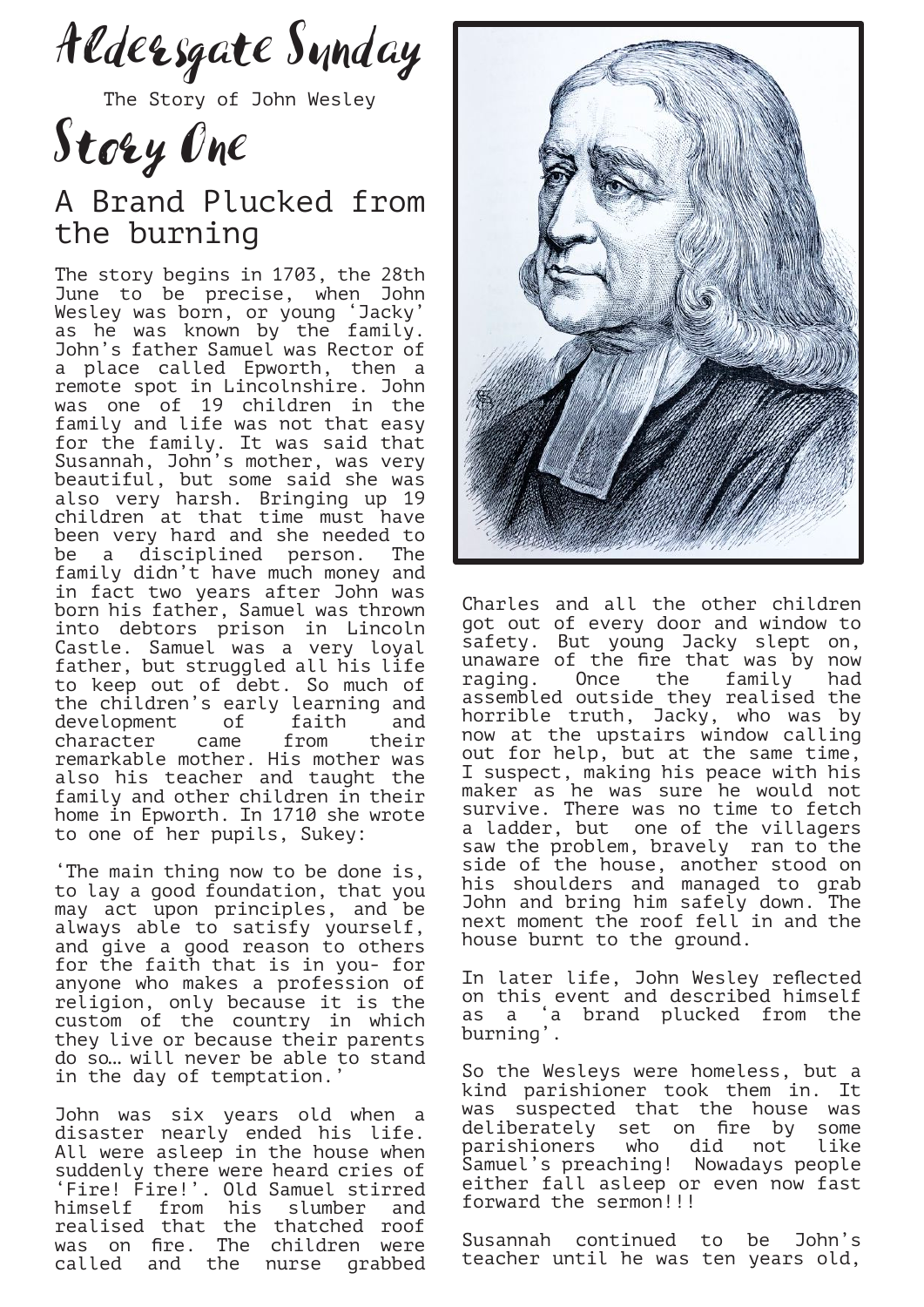when he managed to gain a place at Charterhouse School in London. For John this was a brand new journey of learning that eventually led him in 1726 to<br>Oxford University and the Oxford University and founding of "The Holy Club". But more of that later.

Story Two

## A Heart Strangely Warmed

John kept a diary while he was at Oxford and its worn out pages tell the story of a young man who struggled to pay his way through university. He had very little live on but needed some expenses such as money, for books, tea and sugar, as well as a horse so he see his friends the Kirkhams in<br>the Cotswolds! At Oxford he At Oxford he avoided all the drinking and rough behaviour and gathered around himself a group of like-minded people that were nicknamed 'The Holy Club'. He set his sole purpose to get closer to God. He was a very methodical person and not even sleep escaped this treatment. 'I found I wakened every night at around 12 or 1 and would lay awake for some time'. He put this down to his belief that he stayed too long in bed. He bought himself an alarm clock and set it to go off at 7am, then 6am, but he kept waking in the night, so he then set it for 4am and that did the trick! Until his dying day John got up at 4am.

John finished at Oxford. His father wanted him to go back to Epworth and take over as Rector there, but by this time John had other plans. He had met General James Edward Oglethorpe who had the plan to take 10000 debtors from prison and transport them to North America to begin a new life and he wanted John to go with them as their Pastor. Charles, his brother was to join him too. Just before they were to sail their father Samuel died. Susannah insisted that they went rather than stay behind.

All this time John was struggling to find his own faith. The 'brothers Wesley' continued their

strict religious practice on board ship. On board ship there was a religious group, a german group of Moravians. John was so impressed by their Christian witness. They were<br>humble, forgiving. They even humble, forgiving. They even willingly took on the lowest of jobs that the English travellers refused to do. Their loving saviour had done more for them' they said. As they were sailing a great storm brewed up. The mainsail was split in two and huge waves came overboard. There was a very real chance that 'the brand plucked from the burning' would be drowned at sea! They survived, but the calm influence of the Moravians lived with John and Charles to the end of their days.

There are many stories to tell about the adventures John and Charles had in America, but not time to do them justice. Instead we move forward a few years. They had returned from America on 1st February 1738. John was now living with inner turmoil. He has seen and lived among the Moravians , but he felt he simply did not have their relationship with God. He remembered the words of the Moravian Peter Boehler who told him to 'preach faith until you have it and then, because you have it … you will preach faith'. He began a small religious community and began preaching in the churches, telling them about 'the love of God for all'. This did not go well! Eventually the doors of churches were shut to him. 'Sir, you must preach here no more.'